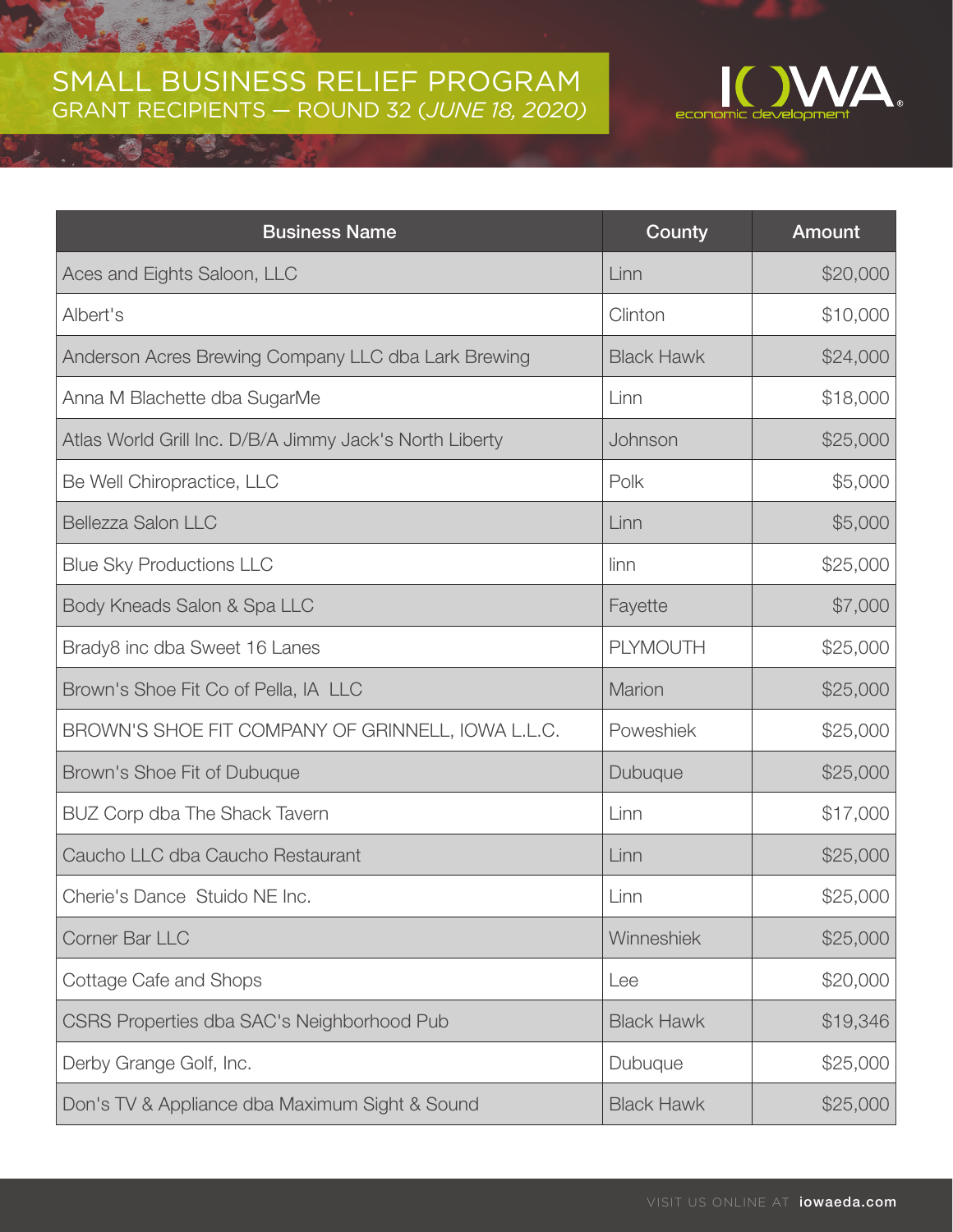| <b>Business Name</b>                                                   | County            | <b>Amount</b> |
|------------------------------------------------------------------------|-------------------|---------------|
| Dynamix School of Dance                                                | Woodbury          | \$5,000       |
| Eat Thai LLC dba Eat Thai, Thai Eatery                                 | Polk              | \$15,000      |
| Econo Lodge                                                            | Clay              | \$12,000      |
| Ellwanger's Expressions, Inc. dba The Finishing Touch                  | Madison           | \$15,000      |
| GMB Foods Inc. dba Godfather's Pizza                                   | Carroll           | \$12,500      |
| Jim's Lounge Inc.                                                      | Woodbury          | \$25,000      |
| Kimchi Mandu LLC dba Dumpling Darling                                  | <b>JOHNSON</b>    | \$25,000      |
| Knilans' LDT dba Knilans' Furniture & Interiors                        | Scott             | \$25,000      |
| Kramer Bar LLC                                                         | Adair             | \$5,000       |
| Lally's Eastside                                                       | Plymouth          | \$25,000      |
| Lancaster Enterprises Inc. dba Dogg's RV Park                          | Appanoose         | \$20,000      |
| LENA'S PERMANENT MAKE UP INC                                           | Polk              | \$20,000      |
| <b>MHAKM</b>                                                           | Linn              | \$25,000      |
| MiaJo Boutique                                                         | Delaware          | \$10,000      |
| Miller Bakes dba Brew & Brew                                           | Dubuque           | \$6,000       |
| Miss Meyer's LLC dba Kinsey Meyer                                      | Story             | \$25,000      |
| Monster Cookies & more                                                 | <b>Black Hawk</b> | \$5,000       |
| MorrowCoLLC dba Pita Pit                                               | Johnson           | \$20,000      |
| Opportunity on Deck                                                    | Dallas            | \$8,113       |
| Paul Andreasen                                                         | Linn              | \$20,000      |
| Phoenix Rising Inc. - Nebraska Corporation dba Little Ceasars<br>Pizza | Pottawattamie     | \$12,500      |
| Pipho and Gingrich Family Dentistry PLC                                | Tama              | \$25,000      |